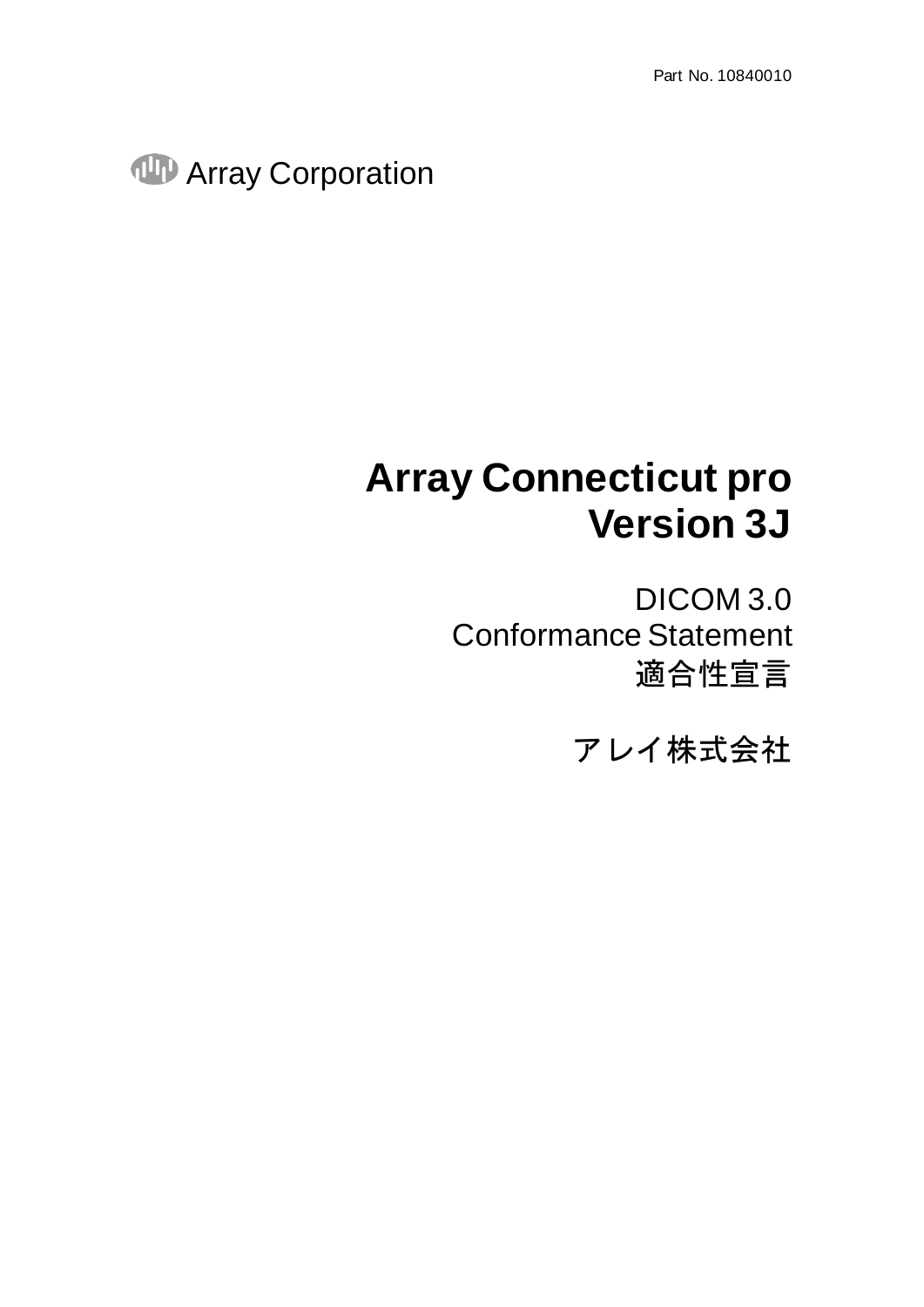Copyright 2000-2020Array Corporation All Rights Reserved. Printed in Japan.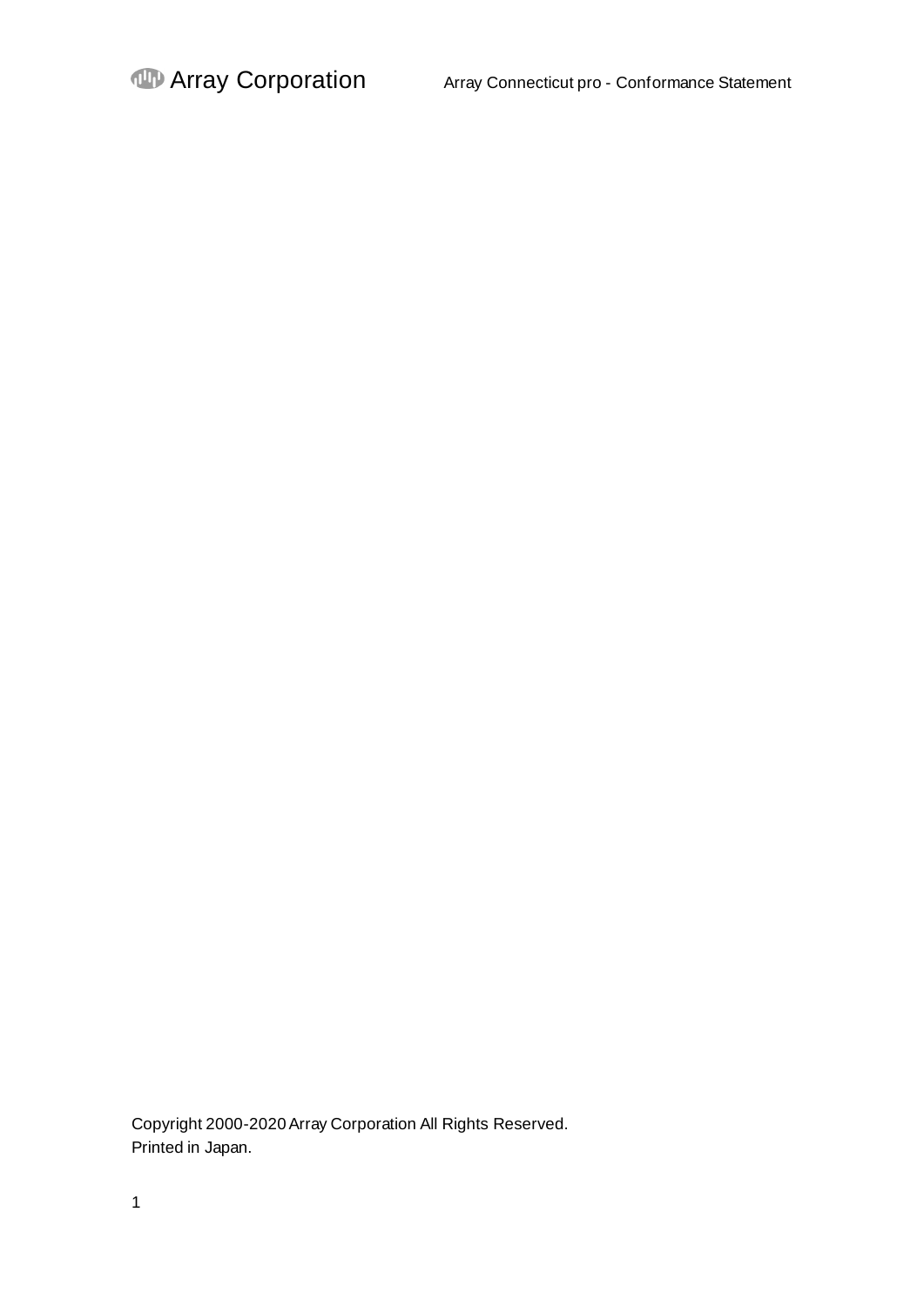## <span id="page-2-0"></span>**1.** 概要 **Overview**

Array Connecticut pro は他の DICOM 規格の機器と接続し、特定の Storage SCU から受け 取った画像を、あらかじめ指定された1つあるいは複数の Storage SCP へ送り出すことに より、画像のルーターあるいはディスパッチャーとしての機能を提供します。

Array Connecticut pro は DICOM の Verification (SCU、SCP として) 及び Storage (SCU、 SCP として)のサービスを提供します。

#### 表 **1-1 Array Connecticut pro** がサポートするネットワーク・サービスの概要

| <b>SOP Class Name</b>                                     | SCU | <b>SCP</b> |
|-----------------------------------------------------------|-----|------------|
| MR Image Storage                                          | Yes | Yes        |
| Computed Radiography Image Storage                        | Yes | Yes        |
| CT Image Storage                                          | Yes | Yes        |
| Standalone Curve Storage                                  | Yes | Yes        |
| Standalone Modality LUT Storage                           | Yes | Yes        |
| Standalone Overlay Storage                                | Yes | Yes        |
| Secondary Capture Image Storage                           | Yes | Yes        |
| Ultrasound Image Storage                                  | Yes | Yes        |
| Ultrasound Multi-Frame Image Storage                      | Yes | Yes        |
| Standalone VOI LUT Storage                                | Yes | Yes        |
| Nuclear Medicine Image Storage                            | Yes | Yes        |
| X-Ray Angiographic Image Storage                          | Yes | Yes        |
| X-Ray Angiographic Bi-Plane Image Storage                 | Yes | Yes        |
| X-Ray Radiofluoroscopic Image Storage                     | Yes | Yes        |
| RT Image Storage                                          | Yes | Yes        |
| RT Beams Treatment Record Storage                         | Yes | Yes        |
| RT Brachy Treatment Record Storage                        | Yes | Yes        |
| RT Treatment Summary Record Storage                       | Yes | Yes        |
| Positron Emission Tomography Image Storage                | Yes | Yes        |
| Standalone PET Curve Storage                              | Yes | Yes        |
| Hardcopy Color Image Storage                              | Yes | Yes        |
| Hardcopy Grayscale Image Storage                          | Yes | Yes        |
| Stored Print Storage                                      | Yes | Yes        |
| Digital X-Ray Image Storage - For Presentation            | Yes | Yes        |
| Digital X-Ray Image Storage - For Processing              | Yes | Yes        |
| Digital Intra-oral X-Ray Image Storage - For Presentation | Yes | Yes        |
| Digital Intra-oral X-Ray Image Storage - For Processing   | Yes | Yes        |
| Digital Mammography Image Storage - For Presentation      | Yes | Yes        |
| Digital Mammography Image Storage - For Processing        | Yes | Yes        |
| VL Endoscopic Image Storage                               | Yes | Yes        |
| VL Microscopic Image Storage                              | Yes | Yes        |
| VL Photographic Image Storage                             | Yes | Yes        |
| VL Slide-Coordinates Microscopic Image Storage            | Yes | Yes        |
| Multi-frame True Color Secondary Capture Image Storage    | Yes | Yes        |
| FUJI MAMMO CR Storage 4                                   | Yes | Yes        |
| X-Ray Radiation Dose SR Storage                           | Yes | Yes        |
| Radiopharmaceutical Radiation Dose SR Storage             | Yes | Yes        |
| Grayscale Softcopy Presentation State Storage SOP Class   | Yes | Yes        |
| <b>Verification SOP Class</b>                             | Yes | Yes        |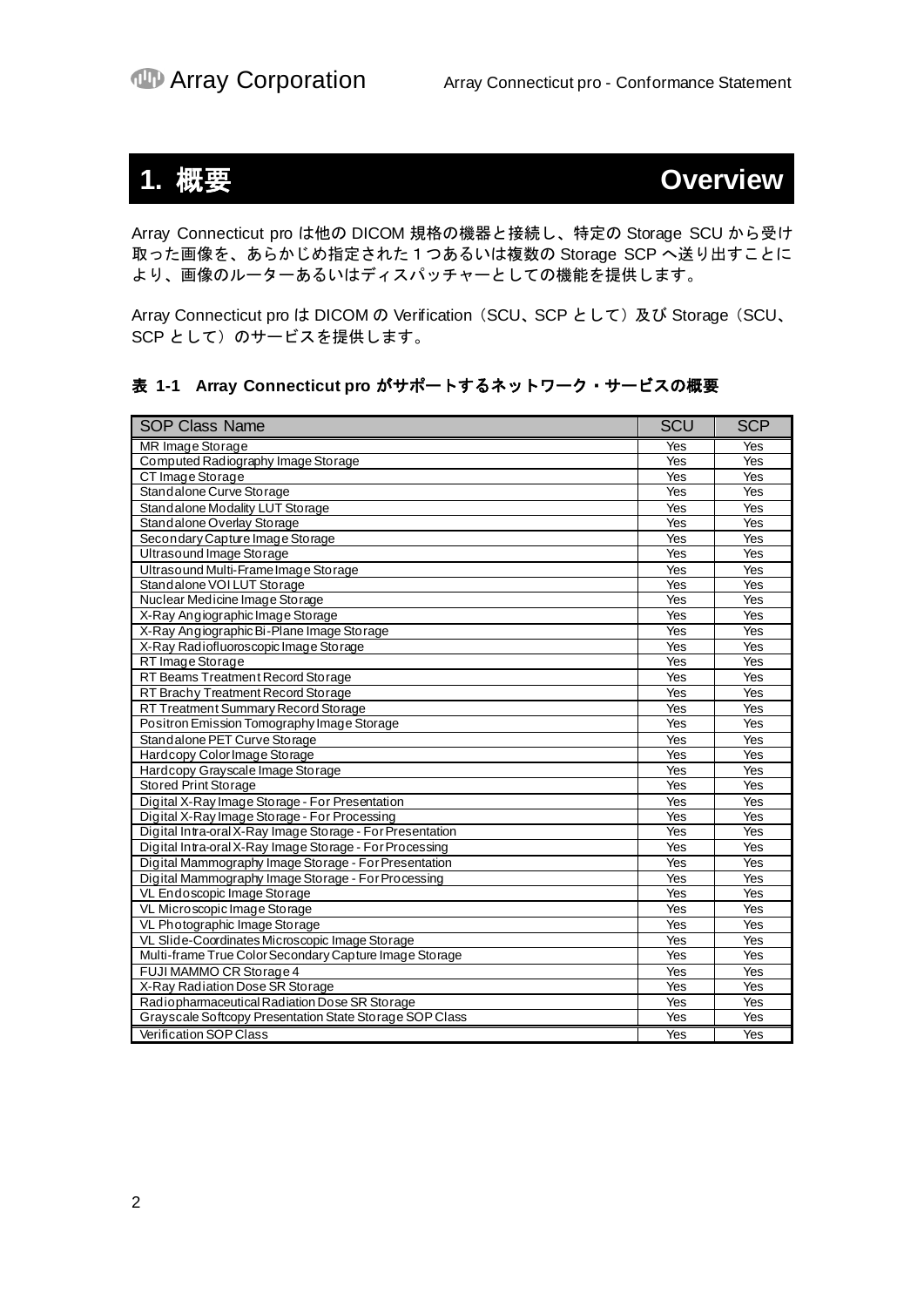# <span id="page-3-0"></span>2. 目次

# **Table of Contents**

| 1.             |              |
|----------------|--------------|
| 2.             |              |
| 3 <sub>1</sub> |              |
| 3.1            |              |
| 3.2            |              |
| 3.3            |              |
| 3.4            |              |
|                |              |
| 4.1            |              |
|                | 4.1.1<br>412 |
|                |              |
| 4.2            |              |
|                | 4.2.1        |
|                | 4.2.2        |
|                |              |
|                | 4.2.3        |
|                | 4.2.4        |
| 4.3            |              |
|                | 4.3.1        |
|                | 4.3.2        |
|                | 4.3.3        |
| 4.4            |              |
| 5.             |              |
|                |              |
| 6.1            |              |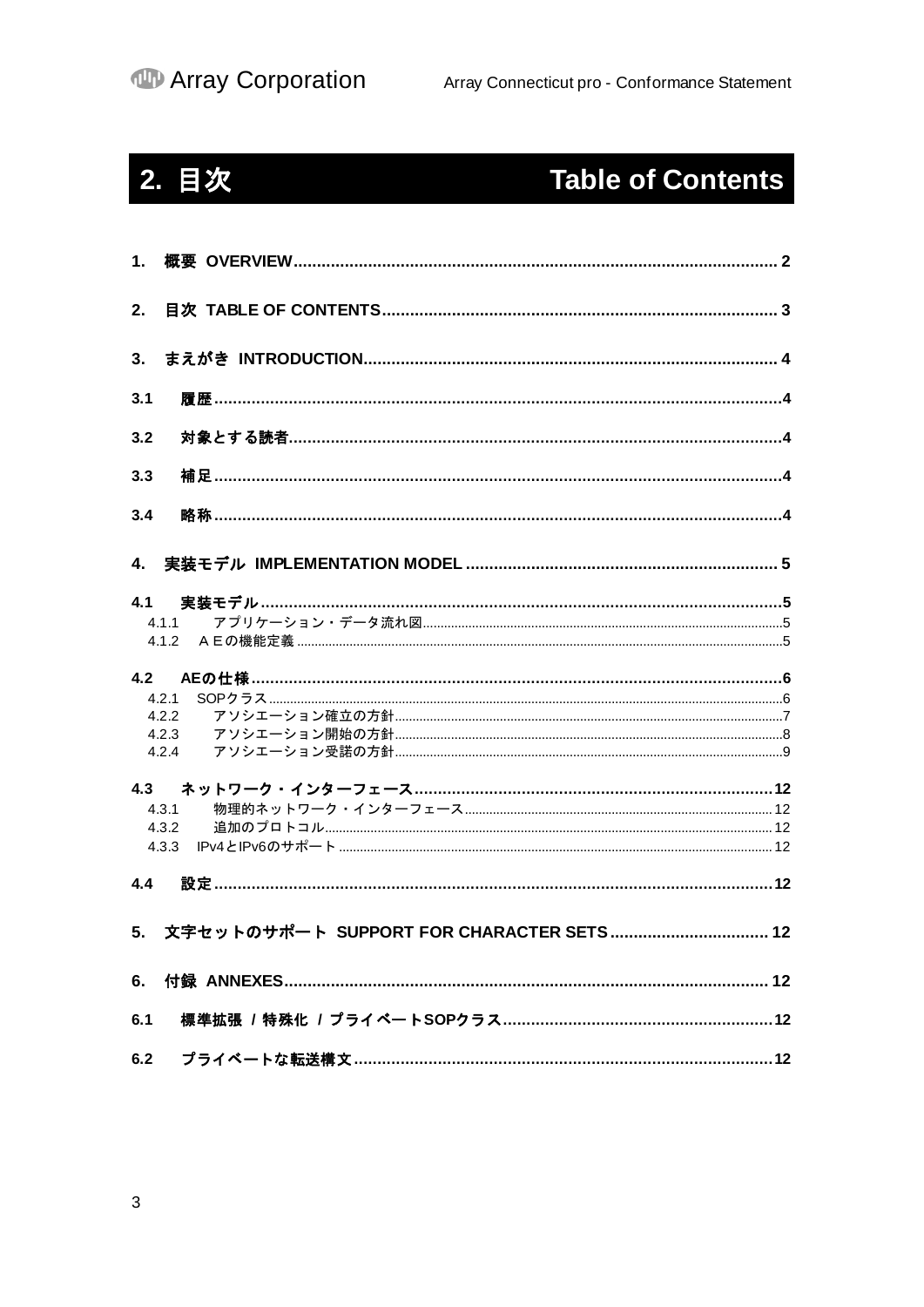## <span id="page-4-0"></span>**3.** まえがき **Introduction**

#### <span id="page-4-1"></span>**3.1** 履歴

| 文書バージョン   日付 |                 | 変更者丨内容 |                                  |
|--------------|-----------------|--------|----------------------------------|
| 1.0          | 2017年1月11日 SD   |        | 新規作成                             |
| 3.0          | 2019年7月22日 SD   |        | Connecticut pro 2 Version 3J に更新 |
| 3.1          | 2020年6月23日   SD |        | I Connecticut pro Version 3J に更新 |

#### <span id="page-4-2"></span>**3.2** 対象とする読者

この文書は Array Connecticut pro を施設に導入しようとする方を対象としています。本製 品を導入する方は DICOM 用語をはじめ、本文書に含まれる表がどのように本製品の機能と 関連するか、また、それらの機能が他の DICOM 製品とどのように協調して働くかを真に理 解していることが求められます。

#### <span id="page-4-3"></span>**3.3** 補足

この適合性宣言(Conformance Statement)は、NEMA(National Electrical Manufacturers Association) が作成した「医療におけるデジタル画像と通信」(Digital Imaging and Communications in Medicine = DICOM)規格に基づき、Array Connecticut pro による DICOM 実装の適合性について記述するものです。

本文書の目的は Array Connecticut pro と他の DICOM 製品との共働を助けることです。本 文書は DICOM 規格に基づいて読まれ、理解されなければなりません。

適合性宣言の趣旨により、本書の内容は DICOM レベルでの適合性をできるだけ詳細に記述 するものであり、本製品を他の DICOM 機器と接続する際に必要なさまざまな操作や、本製 品の操作方法についての説明は対象外とします。これらの情報につきましては、本製品付 属のユーザーズ・マニュアルなどをご参照ください。

#### <span id="page-4-4"></span>**3.4** 略称

本書では以下の略称を使用しています。

- AE Application Entity
- DICOM Digital Imaging and Communications in Medicine
- IPv4 Internet Protocol version 4
- IPv6 Internet Protocol version 6
- JPEG Joint Photographic Experts Group
- PDU Protocol Data Unit
- SCU Service Class User
- SCP Service Class Provider
- SOP Service-Object Pair
- SQL Structured Query Language<br>TCP/IP Transmission Control Protoc
- Transmission Control Protocol/Internet Protocol
- UI User Interface
- UID Unique Identifier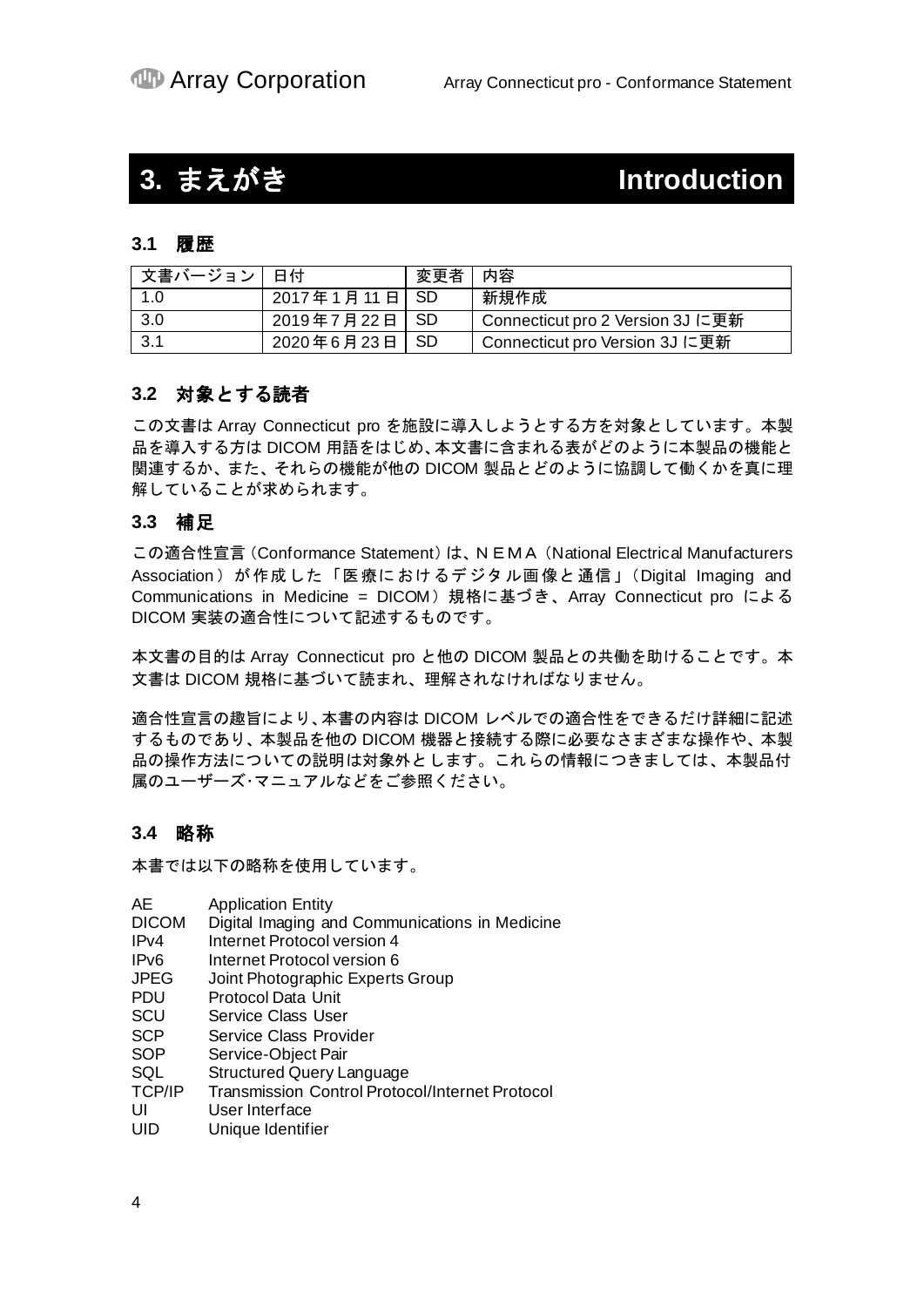# <span id="page-5-0"></span>**4.** 実装モデル **Implementation model**

#### <span id="page-5-1"></span>**4.1** 実装モデル

Array Connecticut pro は他の DICOM 規格の機器と接続し、特定の Storage SCU から受け 取った画像を、あらかじめ指定された1つあるいは複数の Storage SCP へ送り出すことに より、画像のルーターあるいはディスパッチャーとしての機能を提供します。

Array Connecticut pro は DICOM の Verification (SCP として) 及び Storage (SCU, SCP と して)のサービスを提供します。

#### <span id="page-5-2"></span>**4.1.1** アプリケーション・データ流れ図

#### 図 **4-1 Array Connecticut pro** データ流れ図



#### <span id="page-5-3"></span>**4.1.2** AEの機能定義

Array Connecticut pro は DICOM の Verification 及び Storage サービス・クラスの SCP とし て、また Storage サービス・クラスの SCU として動作します。Array Connecticut pro はシ ステムの起動と同時に自動的に起動され、DICOM のアソシエーション確立要求の受信待機 状態となります。

Array Connecticut pro は次のオペレーションについてアソシエーションを自ら開始するこ とができます。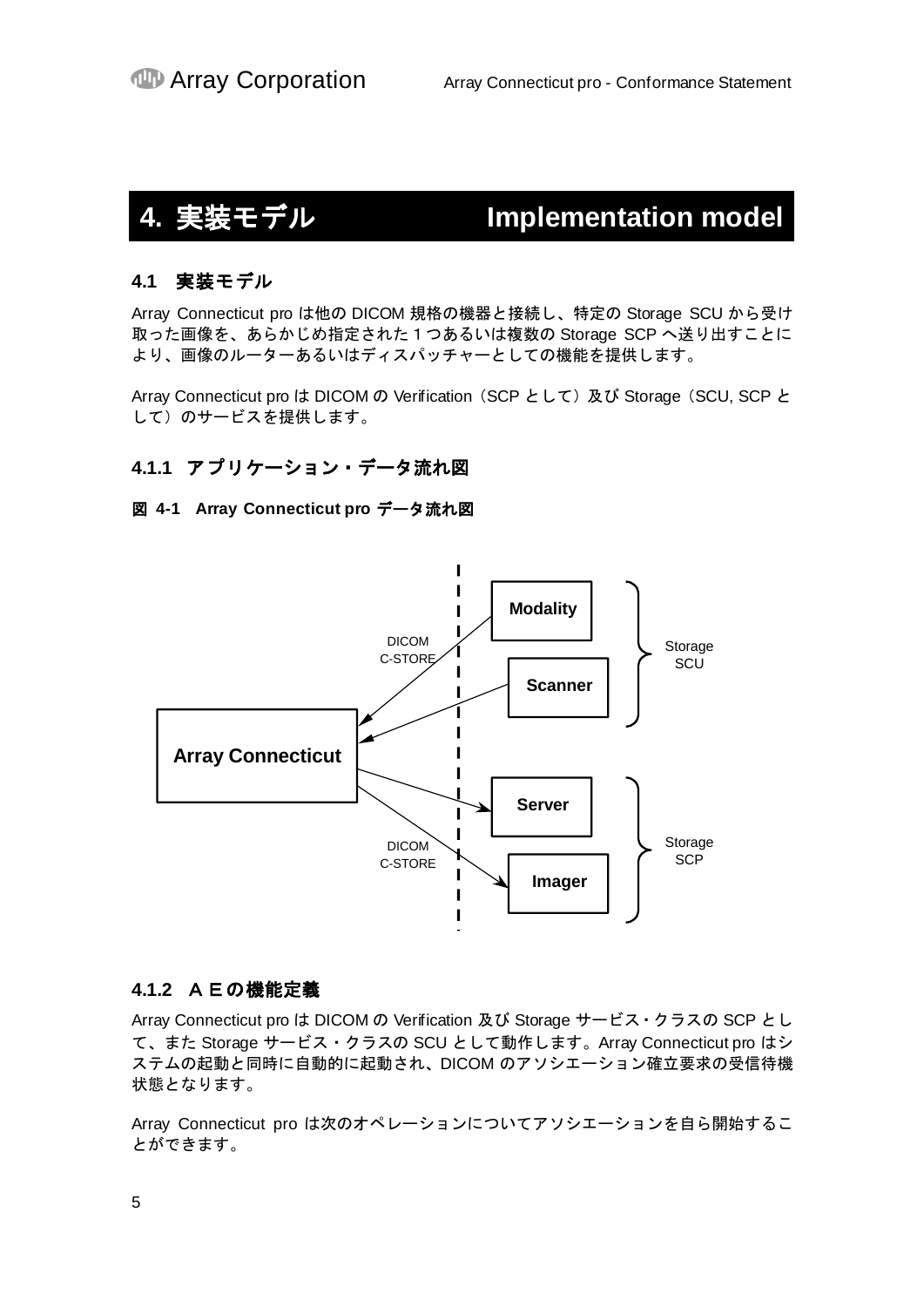- **Verification:** Array Connecticut pro はあらかじめ設定された外部 Storage SCP に対し て Verification のためのアソシエーションを開始します。
- **Storage:** ある特定の AE に対して画像を送り出すためのアソシエーションを開始しま す。Array Connecticut pro が画像を受け取ると、設定ファイルであらかじめ指定された AE に対し、Array Connecticut pro は自らアソシエーションを開き、C-STORE コマンド によってその画像を送出します。

Array Connecticut pro は以下のオペレーションを行うためのアソシエーションの開始要求 を受け入れます。

- **Verification:** Array Connecticut pro は Verification のための Association の開始要求を受 け入れます。C-ECHO-RQ メッセージを受け取ると、Array Connecticut pro は「成功」 のステータスとともに C-ECHO-RSP メッセージを返します。
- **Storage:** Array Connecticut pro は、設定ファイルにあらかじめ指定された AE からの Storage のための Association 開始要求を受け入れます。Array Connecticut pro が C-STORE コマンドにより画像を受け取ると、画像をローカル・ディスクに保存するとと もに「成功」のステータスを C-STORE-RSP メッセージによって返します。次に、Array Connecticut pro は設定ファイルに指定された Storage SCP に対して Storage のための Association 開始を要求します。Association 開始に成功すると、Array Connecticut pro は C-STORE コマンドにより画像を送ります。すべてが成功すると、Array Connecticut pro はローカル・ディスクに保存していた画像ファイルを削除します。エラーが起きた 場合は画像ファイルをエラー用のディレクトリに移動します。

### <span id="page-6-0"></span>**4.2 AE** の仕様

#### <span id="page-6-1"></span>**4.2.1 SOP** クラス

Array Connecticut pro は以下の SOP クラスをサポートしています。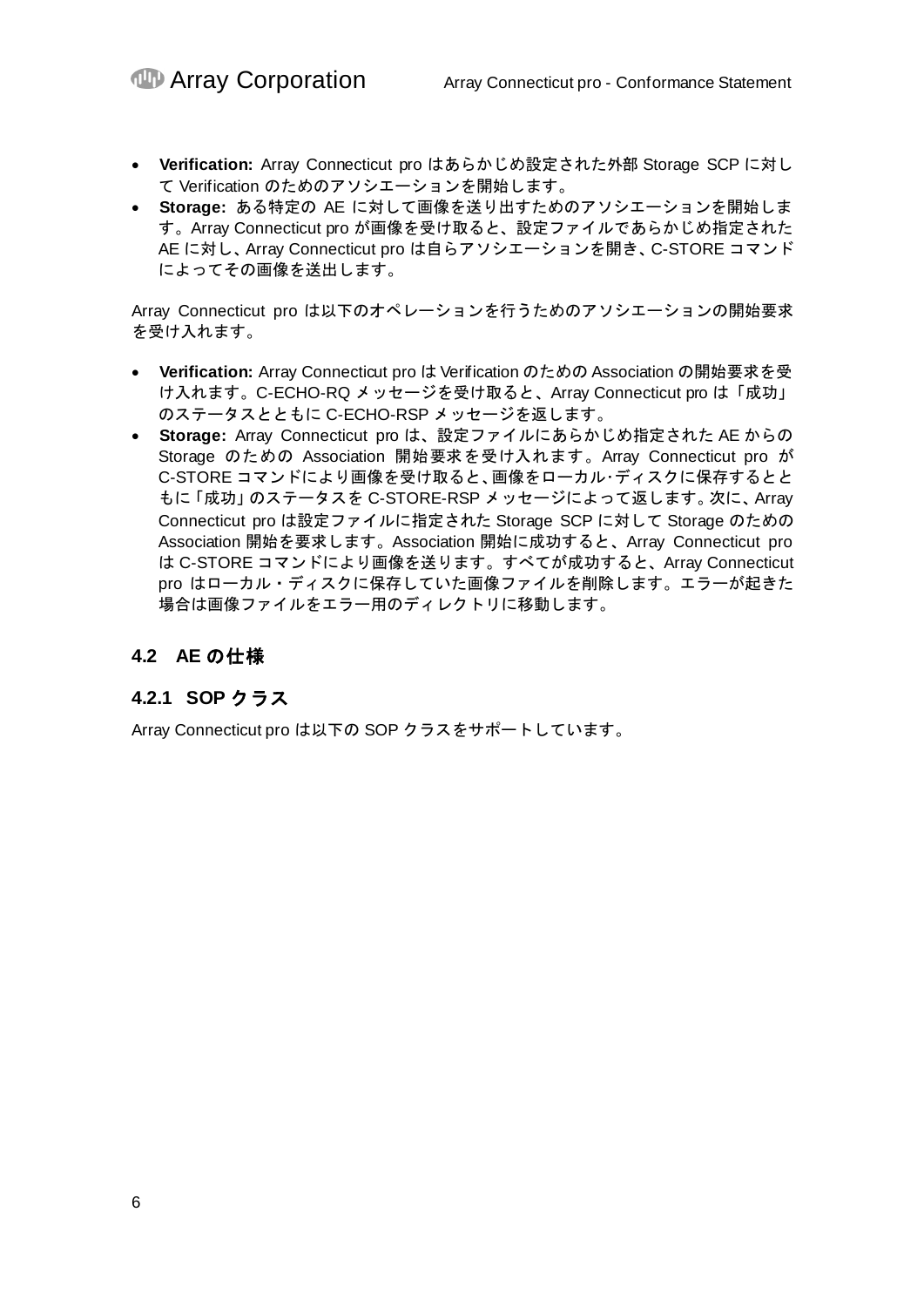#### <span id="page-7-1"></span>表 **4-1 Array Connecticut pro** がサポートする **SOP** クラス

| <b>SOP Class Name</b>                                               | <b>SOP Class UID</b>           | SCU | <b>SCP</b> |
|---------------------------------------------------------------------|--------------------------------|-----|------------|
| <b>MR Image Storage</b>                                             | 1.2.840.10008.5.1.4.1.1.4      | Yes | Yes        |
| <b>Computed Radiography Image Storage</b>                           | 1.2.840.10008.5.1.4.1.1.1      | Yes | Yes        |
| <b>CT Image Storage</b>                                             | 1.2.840.10008.5.1.4.1.1.2      | Yes | Yes        |
| <b>Standalone Curve Storage</b>                                     | 1.2.840.10008.5.1.4.1.1.9      | Yes | Yes        |
| <b>Standalone Modality LUT Storage</b>                              | 1.2.840.10008.5.1.4.1.1.10     | Yes | Yes        |
| <b>Standalone Overlay Storage</b>                                   | 1.2.840.10008.5.1.4.1.1.8      | Yes | Yes        |
| <b>Secondary Capture Image Storage</b>                              | 1.2.840.10008.5.1.4.1.1.7      | Yes | Yes        |
| <b>Ultrasound Image Storage</b>                                     | 1.2.840.10008.5.1.4.1.1.6.1    | Yes | Yes        |
| Ultrasound Multi-Frame Image Storage                                | 1.2.840.10008.5.1.4.1.1.3.1    | Yes | Yes        |
| <b>Standalone VOI LUT Storage</b>                                   | 1.2.840.10008.5.1.4.1.1.11     | Yes | Yes        |
| <b>Nuclear Medicine Image Storage</b>                               | 1.2.840.10008.5.1.4.1.1.20     | Yes | Yes        |
| X-Ray Angiographic Image Storage                                    | 1.2.840.10008.5.1.4.1.1.12.1   | Yes | Yes        |
| X-Ray Angiographic Bi-Plane Image Storage                           | 1.2.840.10008.5.1.4.1.1.12.3   | Yes | Yes        |
| X-Ray Radiofluoroscopic Image Storage                               | 1.2.840.10008.5.1.4.1.1.12.2   | Yes | Yes        |
| <b>RT Image Storage</b>                                             | 1.2.840.10008.5.1.4.1.1.481.1  | Yes | Yes        |
| <b>RT Beams Treatment Record Storage</b>                            | 1.2.840.10008.5.1.4.1.1.481.4  | Yes | Yes        |
| <b>RT Brachy Treatment Record Storage</b>                           | 1.2.840.10008.5.1.4.1.1.481.6  | Yes | Yes        |
| <b>RT Treatment Summary Record Storage</b>                          | 1.2.840.10008.5.1.4.1.1.481.7  | Yes | Yes        |
| <b>Positron Emission Tomography Image Storage</b>                   | 1.2.840.10008.5.1.4.1.1.128    | Yes | Yes        |
| <b>Standalone PET Curve Storage</b>                                 | 1.2.840.10008.5.1.4.1.1.129    | Yes | Yes        |
| <b>Hardcopy Color Image Storage</b>                                 | 1.2.840.10008.5.1.1.30         | Yes | Yes        |
| <b>Hardcopy Grayscale Image Storage</b>                             | 1.2.840.10008.5.1.1.29         | Yes | Yes        |
| <b>Stored Print Storage</b>                                         | 1.2.840.10008.5.1.1.27         | Yes | Yes        |
| Digital X-Ray Image Storage - For Presentation                      | 1.2.840.10008.5.1.4.1.1.1.1    | Yes | Yes        |
| Digital X-Ray Image Storage - For Processing                        | 1.2.840.10008.5.1.4.1.1.1.1.1  | Yes | Yes        |
| Digital Intra-oral X-Ray Image Storage - For Presentation           | 1.2.840.10008.5.1.4.1.1.1.3    | Yes | Yes        |
| Digital Intra-oral X-Ray Image Storage - For Processing             | 1.2.840.10008.5.1.4.1.1.1.3.1  | Yes | Yes        |
| Digital Mammography Image Storage - For Presentation                | 1.2.840.10008.5.1.4.1.1.1.2    | Yes | Yes        |
| Digital Mammography Image Storage - For Processing                  | 1.2.840.10008.5.1.4.1.1.1.2.1  | Yes | Yes        |
| <b>VL Endoscopic Image Storage</b>                                  | 1.2.840.10008.5.1.4.1.1.77.1.1 | Yes | Yes        |
| <b>VL Microscopic Image Storage</b>                                 | 1.2.840.10008.5.1.4.1.1.77.1.2 | Yes | Yes        |
| VL Photographic Image Storage                                       | 1.2.840.10008.5.1.4.1.1.77.1.4 | Yes | Yes        |
| VL Slide-Coordinates Microscopic Image Storage                      | 1.2.840.10008.5.1.4.1.1.77.1.3 | Yes | Yes        |
| Multi-frame True Color Secondary Capture<br>Image<br><b>Storage</b> | 1.2.840.10008.5.1.4.1.1.7.4    | Yes | Yes        |
| <b>FUJI MAMMO CR Storage 4</b>                                      | 1.2.392.200036.9125.1.1.4      | Yes | Yes        |
| X-Ray Radiation Dose SR Storage                                     | 1.2.840.10008.5.1.4.1.1.88.67  | Yes | Yes        |
| Radiopharmaceutical Radiation Dose SR Storage                       | 1.2.840.10008.5.1.4.1.1.88.68  | Yes | Yes        |
| Grayscale Softcopy Presentation State Storage SOP<br>Class          | 1.2.840.10008.5.1.4.1.1.11.1   | Yes | Yes        |
| <b>Verification SOP Class</b>                                       | 1.2.840.10008.1.1              | Yes | Yes        |

#### <span id="page-7-0"></span>**4.2.2** アソシエーション確立の方針

#### **4.2.2.1** 概要

Array Connecticut pro は、設定ファイルの中で指定された AE タイトル、マシン名、ポート 番号を持つ AE のアソシエーションのみを受け入れます。

Array Connecticut pro が使用する最大PDUサイズは設定ファイルの中で指定可能で、4K バイトが最小です。

#### **4.2.2.2** アソシエーションの数

Array Connecticut pro が同時に確立することができるアソシエーションの数には、プログラ ムによって設けられた上限はありません。ただし、実際に確立可能なアソシエーションの 最大数はシステム全体のリソースによって制約を受けます。

一方で、TCP/IP レベルで同時に受信待ちの状態になれるチャンネルの数の上限はあり、設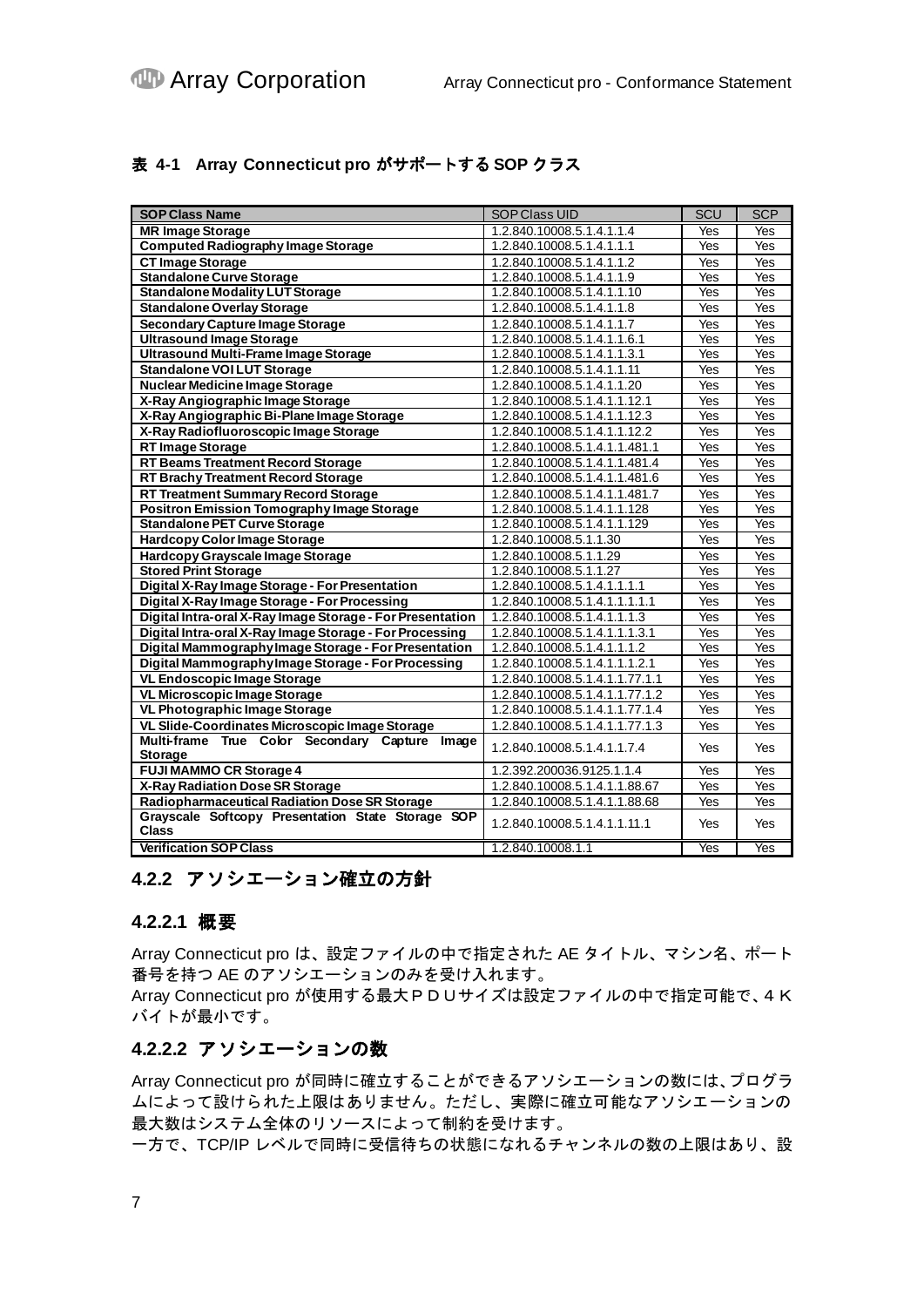定ファイルのなかで指定可能です。

#### **4.2.2.3** 非同期の性質

Array Connecticut pro は一つのアソシエーション上では一つの操作のみを許します。非同期 の処理はサポートしません。

#### **4.2.2.4** 実装識別情報

Array Connecticut pro の実装クラス UID は下記の通りです。 Implementation Class UID = "1.2.392.200054.30840000.1.0.1"

また、実装バージョン名は下記の通りです。 Implementation Version name = "CT01.00.00"

#### <span id="page-8-0"></span>**4.2.3** アソシエーション開始の方針

Array Connecticut pro は、次の場合にアソシエーションの開始を要求します。

- Array Connecticut pro は、設定ファイルの中であらかじめ指定された Storage SCU あ るいは何らかの画像の発生源から受け取った画像にたいして処理をおこなった後、その 画像を設定ファイルの中であらかじめ指定された Storage SCP へ転送するためのアソ シエーションを開始しようとします。
- UI 上のボタンを押すことにより、あらかじめ登録された Storage SCP に対し、 Verification のためのアソシエーションを開始しようとします。

#### **4.2.3.1** 実世界活動-**ECHO**

4.2.3.1.1 関連する実世界活動

Array Connecticut pro は、あらかじめ登録された外部 Storage SCP に対し、UI 上のボタン を押すことによって Verification を試みます。

4.2.3.1.2 提案されるプレゼンテーション・コンテクスト

Array Connecticut pro [は表](#page-8-1) 4[-2](#page-8-1)にあげるプレゼンテーション・コンテクストを Storage SCP 側に提案します。

#### <span id="page-8-1"></span>表 4-2 Verification-SCU - 提案されるプレゼンテーション・コンテキスト

| <b>Presentation Context Table</b> |                   |                           |                     |          |             |
|-----------------------------------|-------------------|---------------------------|---------------------|----------|-------------|
| 転送構文<br><b>Abstract Syntax</b>    |                   |                           | Role                | Extended |             |
| Name                              | uid               | UID<br>Name               |                     |          | Negotiation |
|                                   |                   | Implicit VR Little Endian | 1.2.840.10008.1.2   |          |             |
| <b>Verification Service Class</b> | 1.2.840.10008.1.1 | Explicit VR Little Endian | 1.2.840.10008.1.2.1 | SCI      | none        |
|                                   |                   | Explicit VR Big Endian    | 1.2.840.10008.1.2.2 |          |             |

#### **4.2.3.2** 実世界活動-**STORE**

4.2.3.2.1 関連する実世界活動

Array Connecticut pro は Storage SCU から画像を受け取ると、次の一連の操作をおこない ます。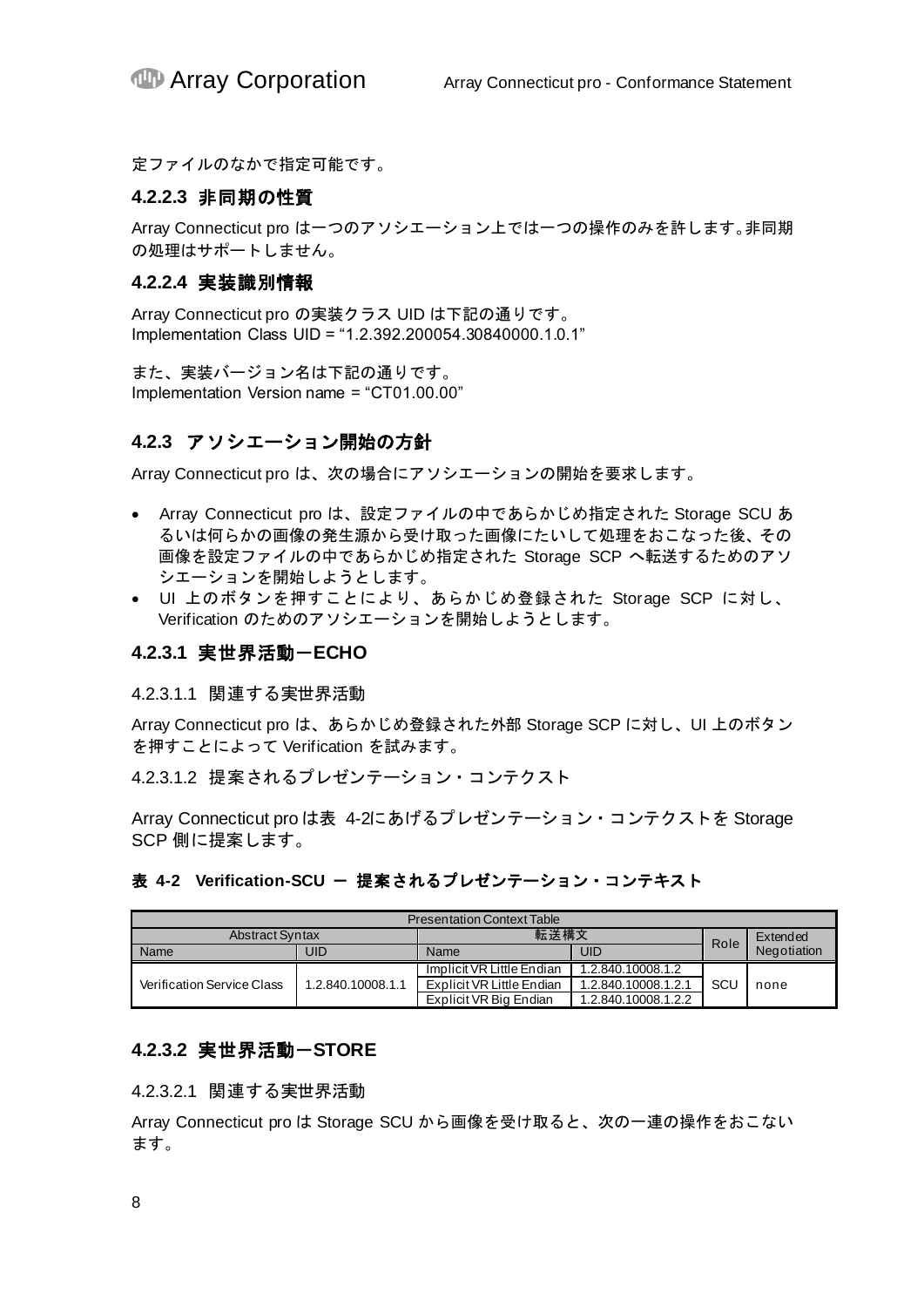- 受け取った画像を DICOM ファイルとしてローカル・ディスクに保存します。
- 設定ファイルに指定した規則に従って、SCP への画像の送出を試みます。送出のため の転送構文は、画像がやってきた SCU(送出元)と画像を送り出す SCP(送出先)ご とに、使用可能な転送構文[\(表](#page-9-1) 4[-3](#page-9-1)参照)の中の一つを設定ファイルの中で指定するこ とができます。アソシエーションは、送出に使用する転送構文が変わるたびに新たに開 きなおします。
- 画像の送出に成功した場合は、対応するローカル・ディスク内の画像ファイルを消去し ます。失敗した場合は、対応するローカル・ディスク内の画像ファイルをエラー用のデ ィレクトリに移動します。
- すべての画像の送出が終わると、アソシエーションを開いたまま 60 秒の間待機します。 この間に新たな送るべき画像がやってきた場合は、再び上記の方針に従って画像の送出 を試みます。新たな送るべき画像が来ない場合は、アソシエーションを閉じます。

4.2.3.2.2 提案されるプレゼンテーション・コンテクスト

Array Connecticut pro [は表](#page-9-2) 4[-4](#page-9-2)にあげるプレゼンテーション・コンテクストを Storage SCP 側に提案します。転送構文については[、表](#page-9-1) 4[-3](#page-9-1)にあるもの中から選ばれた、設定ファイルの 中であらかじめ指定されたものが使用されます。

#### <span id="page-9-1"></span>表 4-3 Storage-SCU ーサポートする転送構文

| Name                                                    | <b>UID</b>             |
|---------------------------------------------------------|------------------------|
| Implicit VR Little Endian                               | 1.2.840.10008.1.2      |
| <b>Explicit VR Little Endian</b>                        | 1.2.840.10008.1.2.1    |
| Deflated Explicit VR Little Endian                      | 1.2.840.10008.1.2.1.99 |
| Explicit VR Big Endian                                  | 1.2.840.10008.1.2.2    |
| JPEG Baseline (Process 1)                               | 1.2.840.10008.1.2.4.50 |
| JPEG Extended (Process 2 & 4)                           | 1.2.840.10008.1.2.4.51 |
| JPEG Lossless, Non-Hierarchical (Process 14)            | 1.2.840.10008.1.2.4.57 |
| JPEG Lossless, Non-Hierarchical, First-Order Prediction | 1.2.840.10008.1.2.4.70 |
| JPEG-LS Lossless Image Compression                      | 1.2.840.10008.1.2.4.80 |
| JPEG-LS Lossy (Near-Lossless) Image Compression         | 1.2.840.10008.1.2.4.81 |
| JPEG 2000 Image Compression (Lossless Only)             | 1.2.840.10008.1.2.4.90 |
| JPEG 2000 Image Compression                             | 1.2.840.10008.1.2.4.91 |
| <b>RLE</b>                                              | 1.2.840.10008.1.2.5    |

#### <span id="page-9-2"></span>表 4-4 Storage-SCU - 提案されるプレゼンテーション・コンテクスト

| <b>Presentation Context Table</b>                                 |           |     |      |  |
|-------------------------------------------------------------------|-----------|-----|------|--|
| Extended<br>転送構文<br>Role<br><b>Abstract Syntax</b><br>Negotiation |           |     |      |  |
| ┃表 4-1にある Verification 以外のすべての│設定ファイルで指定され<br>SOP クラス             | たものが使用される | SCU | None |  |

### <span id="page-9-0"></span>**4.2.4** アソシエーション受諾の方針

Array Connecticut pro は,以下のサービスに対してアソシエーションの受諾をおこないます。

- ECHO
- STORE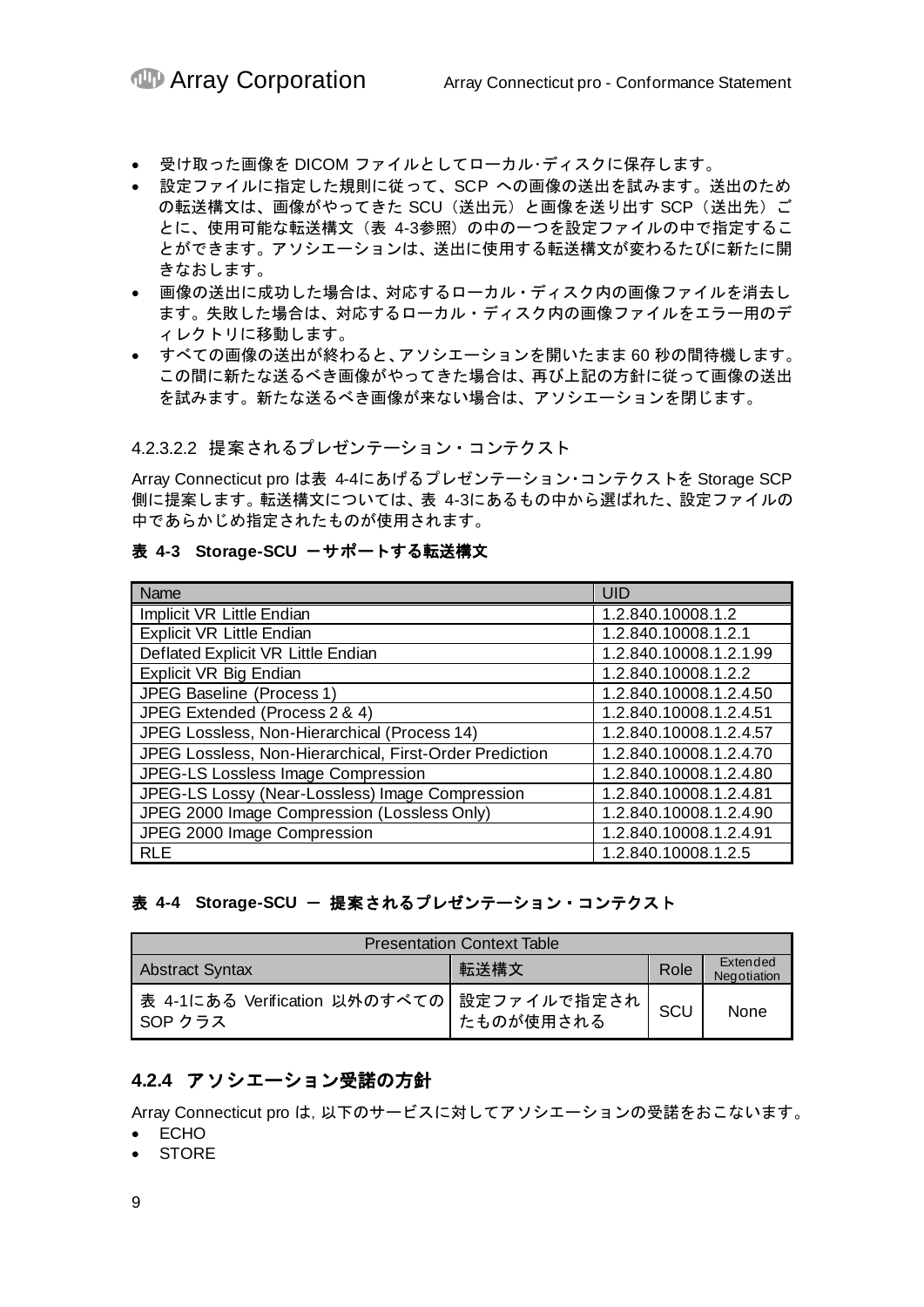#### **4.2.4.1** 実世界活動-**ECHO**

#### 4.2.4.1.1 関連する実世界活動

Array Connecticut pro は C-ECHO コマンドを受け取ると、「成功」のステータスとともに返 答メッセージを返します。

4.2.4.1.2 プレゼンテーション・コンテキスト

Array Connecticut pro は以下の表に示すプレゼンテーション・コンテキストを受諾すること ができます。

#### 表 4-5 Verification-SCP - 受諾可能なプレゼンテーション・コンテキスト

| <b>Presentation Context Table</b> |                   |                           |                     |            |             |
|-----------------------------------|-------------------|---------------------------|---------------------|------------|-------------|
| 転送構文<br><b>Abstract Syntax</b>    |                   |                           | Role                | Extended   |             |
| Name                              | UID               | UID<br>Name               |                     |            | Negotiation |
|                                   |                   | Implicit VR Little Endian | 1.2.840.10008.1.2   |            |             |
| <b>Verification Service Class</b> | 1.2.840.10008.1.1 | Explicit VR Little Endian | 1.2.840.10008.1.2.1 | <b>SCP</b> | none        |
|                                   |                   | Explicit VR Big Endian    | 1.2.840.10008.1.2.2 |            |             |

#### 4.2.4.1.2.1 SOP に特有な適合性

Array Connecticut pro は Verification サービス・クラスに対する標準的なサポートを提供し ます。

4.2.4.1.3 プレゼンテーションコンテキスト受諾基準

Array Connecticut pro は Verification サービス・クラスに対し、上記の表に示したプレゼン テーション・コンテキストを常に受諾します。

4.2.4.1.4 転送構文選択の方針

複数の転送構文が提案された場合は、上の表で上位にあるものが優先的に選択されます。

#### **4.2.4.2** 実世界活動-**STORE**

#### 4.2.4.2.1 関連する実世界活動

Array Connecticut pro は設定ファイルの中であらかじめ指定された Storage SCU のリスト の中にある AE からアソシエーション開始要求があった場合のみ、アソシエーションを開始 します。Storage SCU リストの中にはない AE からアソシエーション開始要求があったとき は、Array Connecticut pro は要求を拒絶します。

アソシエーションが確立され、C-STORE オペレーションにより画像を受け取ると、Array Connecticut pro は以下の動作をおこないます。

- 受け取ったメッセージをファイルとしてメディア上に書き込みます。
- 設定ファイルに指定された規則に従って、受け取ったファイルを決められた Storage SCP に送出しようと試みます。

4.2.4.2.2 プレゼンテーション・コンテキスト

Array Connecticut pro は Storage SCP とし[て表](#page-11-0) 4[-7](#page-11-0)に挙げられたプレゼンテーション・コ ンテクストを受諾します。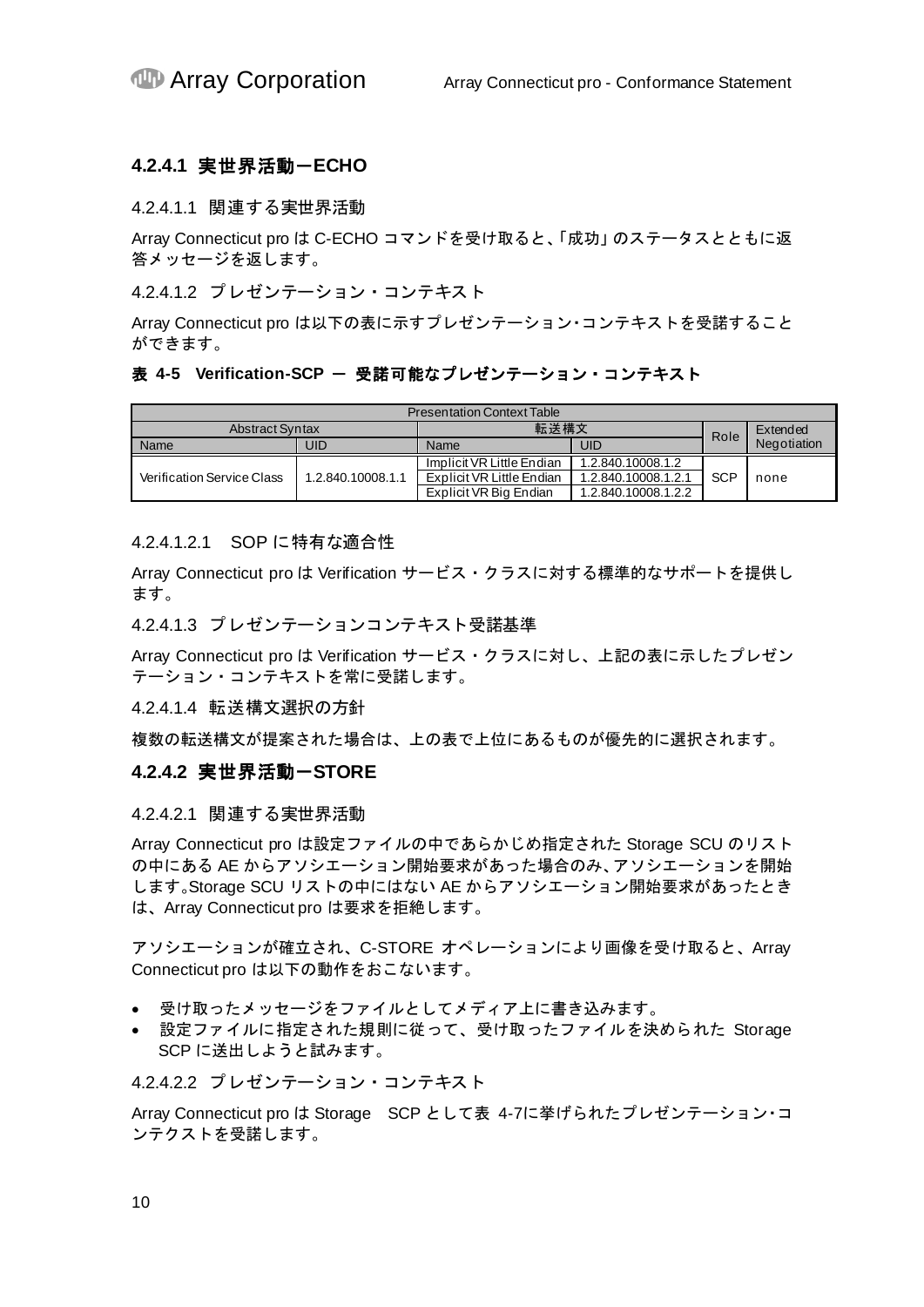#### <span id="page-11-1"></span>表 4-6 Storage-SCP - サポートする転送構文

| Name                                                    | <b>UID</b>             |
|---------------------------------------------------------|------------------------|
| Implicit VR Little Endian                               | 1.2.840.10008.1.2      |
| <b>Explicit VR Little Endian</b>                        | 1.2.840.10008.1.2.1    |
| Deflated Explicit VR Little Endian                      | 1.2.840.10008.1.2.1.99 |
| Explicit VR Big Endian                                  | 1.2.840.10008.1.2.2    |
| JPEG Baseline (Process 1)                               | 1.2.840.10008.1.2.4.50 |
| JPEG Extended (Process 2 & 4)                           | 1.2.840.10008.1.2.4.51 |
| JPEG Lossless, Non-Hierarchical (Process 14)            | 1.2.840.10008.1.2.4.57 |
| JPEG Lossless, Non-Hierarchical, First-Order Prediction | 1.2.840.10008.1.2.4.70 |
| JPEG-LS Lossless Image Compression                      | 1.2.840.10008.1.2.4.80 |
| JPEG-LS Lossy (Near-Lossless) Image Compression         | 1.2.840.10008.1.2.4.81 |
| JPEG 2000 Image Compression (Lossless Only)             | 1.2.840.10008.1.2.4.90 |
| JPEG 2000 Image Compression                             | 1.2.840.10008.1.2.4.91 |
| <b>RLE</b>                                              | 1.2.840.10008.1.2.5    |

#### <span id="page-11-0"></span>表 4-7 Storage-SCP - 受諾可能なプレゼンテーション・コンテクスト

| <b>Presentation Context Table</b>          |         |            |                         |  |
|--------------------------------------------|---------|------------|-------------------------|--|
| <b>Abstract Syntax</b>                     | 転送構文    | Role       | Extended<br>Negotiation |  |
| 表 4-1にある Verification 以外のすべての SOP  <br>クラス | 表 4-6参照 | <b>SCP</b> | None                    |  |

#### 4.2.4.2.2.1 SOP特有適合性

Array Connecticut pro はSCUに対するC-STORE-RSPメッセージの中で以下のステータス を返します。

#### 表 **4-8 C-STORE-RSP** メッセージにおけるステータス

| ステータス | 内容              | コード         | 関係するタグ       |
|-------|-----------------|-------------|--------------|
| 拒絶    | 資源不足 (メモリー不足など) | A700        | (0000, 0902) |
|       | データの一部が無効       | A900        |              |
| エラー   | メッセージが理解できない    | C000        |              |
|       | その他のエラー         | 0110        | (0000, 0901) |
|       | データの強制変更が行われた   | <b>B000</b> | (0000, 0902) |
| ワーニング | データの一部が放棄された    | <b>B006</b> |              |
|       | データの一部が無効       | <b>B007</b> |              |
| 成功    |                 | 0000        | なし           |

4.2.4.2.3 プレゼンテーション・コンテキスト受諾の方針

Array Connecticut pro は上記の条件を満たすプレゼンテーション・コンテキストを受諾しま す。

プレゼンテーション・コンテキストについて SCU との間に合意が得られない場合は、アソ